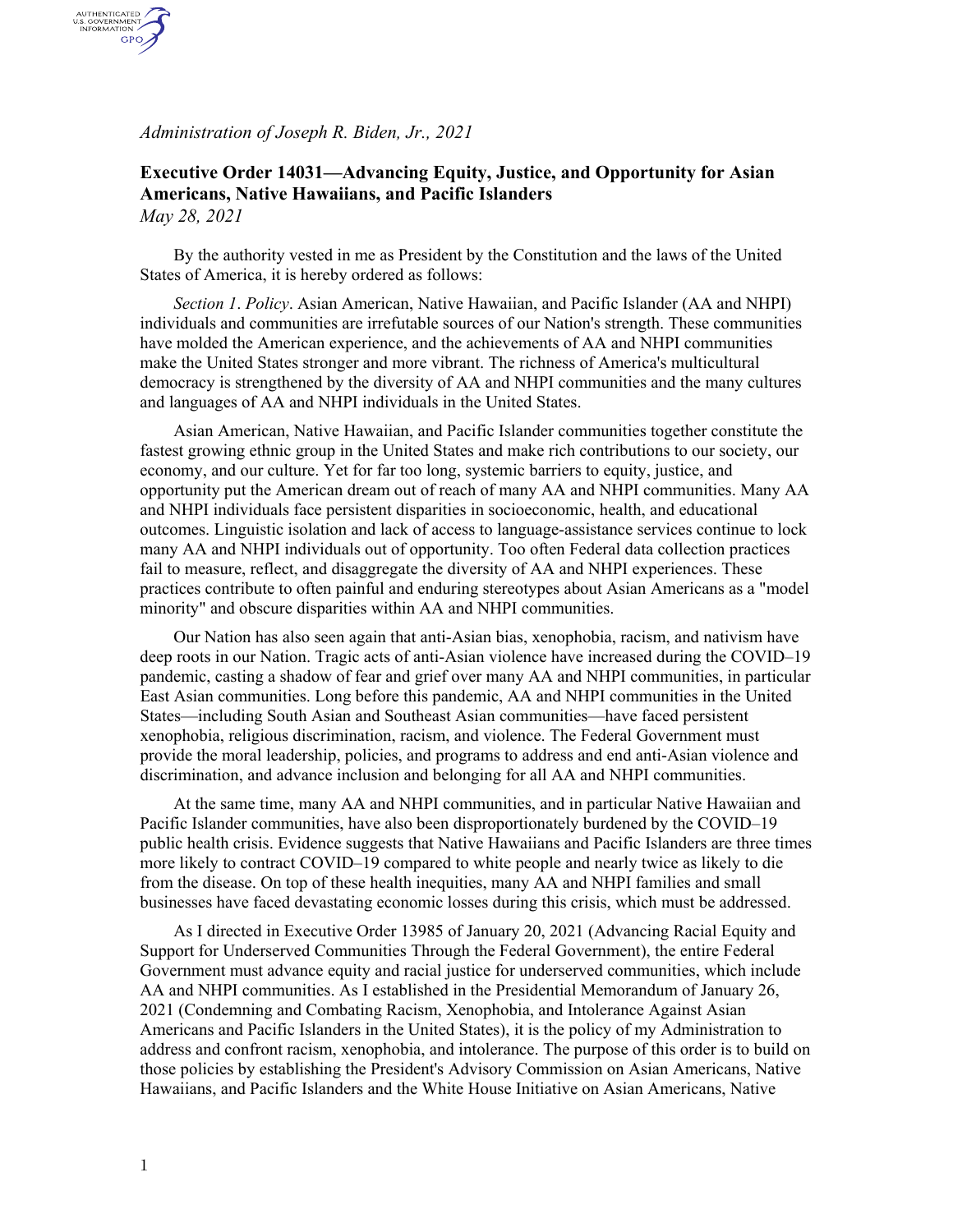Hawaiians, and Pacific Islanders. Both will work to advance equity, justice, and opportunity for AA and NHPI communities in the United States.

*Sec. 2*. *President's Advisory Commission on Asian Americans, Native Hawaiians, and Pacific Islanders*. (a) There is established in the Department of Health and Human Services the President's Advisory Commission on Asian Americans, Native Hawaiians, and Pacific Islanders (Commission).

(b) The Commission shall be led by two Co-Chairs, one of whom shall be the Secretary of Health and Human Services, the other of whom shall be the head of an executive department or agency (agency) designated by the President. The Commission shall provide advice to the President, in close coordination with the Deputy Assistant to the President and Asian American, Native Hawaiian, and Pacific Islander Senior Liaison, on:

> (i) the development, monitoring, and coordination of executive branch efforts to advance equity, justice, and opportunity for AA and NHPI communities in the United States, including efforts to close gaps in health, socioeconomic, employment, and educational outcomes;

(ii) policies to address and end anti-Asian bias, xenophobia, racism, and nativism, and opportunities for the executive branch to advance inclusion, belonging, and public awareness of the diversity and accomplishments of AA and NHPI people, cultures, and histories;

(iii) policies, programs, and initiatives to prevent, report, respond to, and track anti-Asian hate crimes and hate incidents;

(iv) ways in which the Federal Government can build on the capacity and contributions of AA and NHPI communities through equitable Federal funding, grantmaking, and employment opportunities;

(v) policies and practices to improve research and equitable data disaggregation regarding AA and NHPI communities;

(vi) policies and practices to improve language access services to ensure AA and NHPI communities can access Federal programs and services; and

(vii) strategies to increase public- and private-sector collaboration, and community involvement in improving the safety and socioeconomic, health, educational, occupational, and environmental well being of AA and NHPI communities.

(c) The Commission shall consist of 25 members appointed by the President. The Commission shall include members who:

> (i) have a history of advancing equity, justice, and opportunity for AA and NHPI communities;

(ii) represent diverse sectors, including education, commerce, business, health, human services, housing, the environment, the arts, agriculture, labor and employment, transportation, justice, veterans affairs, economic and community development, immigration, law, and national security;

(iii) are from organizations or associations representing one or more of the diverse AA and NHPI communities;

(iv) have personal or professional experience addressing intersectional barriers faced by AA and NHPI communities, such as discrimination or lack of access to opportunity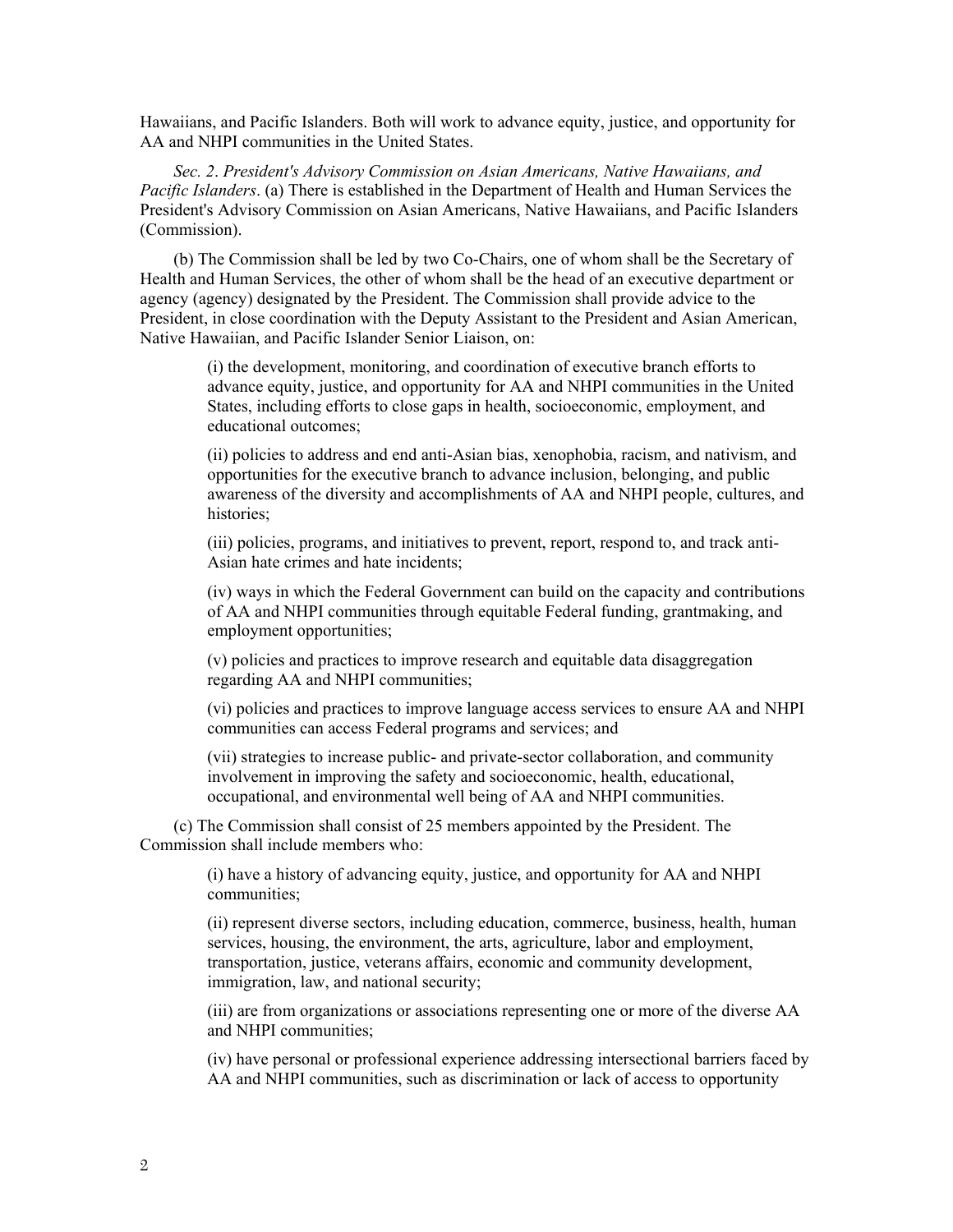based on country of origin, immigration status, disability, age, or sex, including based on sexual orientation and gender identity; or

(v) have such other experience as the President deems appropriate.

(d) The Secretary of Health and Human Services shall designate an Executive Director of the Commission (Executive Director). The Executive Director shall report to the Secretary of Health and Human Services, in coordination with the other Co-Chair of the Commission and the Deputy Assistant to the President and Asian American, Native Hawaiian, and Pacific Islander Senior Liaison.

(i) The Department of Health and Human Services shall provide funding and administrative support for the Commission to the extent permitted by law and within existing appropriations, and may, as necessary and appropriate under section 1535 of title 31, United States Code, enter into one or more agreements to obtain goods or services from one or more agencies in support of the Commission.

(ii) The heads of other agencies shall assist and provide information to the Commission, consistent with applicable law, as may be necessary to carry out its functions. Each agency shall bear its own expenses of assisting the Commission.

(iii) Members of the Commission shall serve without compensation, but shall be allowed travel expenses, including per diem in lieu of subsistence, as authorized by law for persons serving intermittently in the Government service (5 U.S.C. 5701–5707). Insofar as the Federal Advisory Committee Act, as amended (5 U.S.C. App.) (the "Act"), may apply to the administration of the Commission, any functions of the President under the Act, except that of reporting to the Congress, shall be performed by the Secretary of Health and Human Services, in accordance with the guidelines issued by the Administrator of General Services.

(e) The Commission shall terminate 2 years from the date of this order, unless sooner renewed by the President.

*Sec. 3*. *White House Initiative on Asian Americans, Native Hawaiians, and Pacific Islanders*. (a) There is established the White House Initiative on Asian Americans, Native Hawaiians, and Pacific Islanders (Initiative), a Federal interagency working group. The Initiative shall be led by two Co-Chairs, one of whom shall be the Secretary of Health and Human Services, the other of whom shall be the head of an agency designated by the President. The Executive Director of the Commission established in section 2(d) of this order shall also serve as the Executive Director of the Initiative, reporting to the Secretary of Health and Human Services, in coordination with the other Co-Chair of the Initiative and the Deputy Assistant to the President and Asian American, Native Hawaiian, and Pacific Islander Senior Liaison.

(b) The Initiative shall advance equity, justice, and opportunity for AA and NHPI communities by coordinating Federal interagency policymaking and program development efforts to eliminate barriers to equity, justice, and opportunity faced by AA and NHPI communities, including by advancing policies, programs, and initiatives. In developing and implementing such policies, programs, and initiatives, the Co-Chairs of the Initiative and the Executive Director shall coordinate closely with the Deputy Assistant to the President and Asian American, Native Hawaiian, and Pacific Islander Senior Liaison. To support implementation of a whole-ofgovernment approach to equity and racial justice, as established in Executive Order 13985, the Assistant to the President for Domestic Policy and the Director of the Office of Management and Budget shall coordinate closely with the Co-Chairs of the Initiative and the Executive Director to ensure that the needs and voices of AA and NHPI communities are considered in the efforts of my Administration to advance equity and civil rights.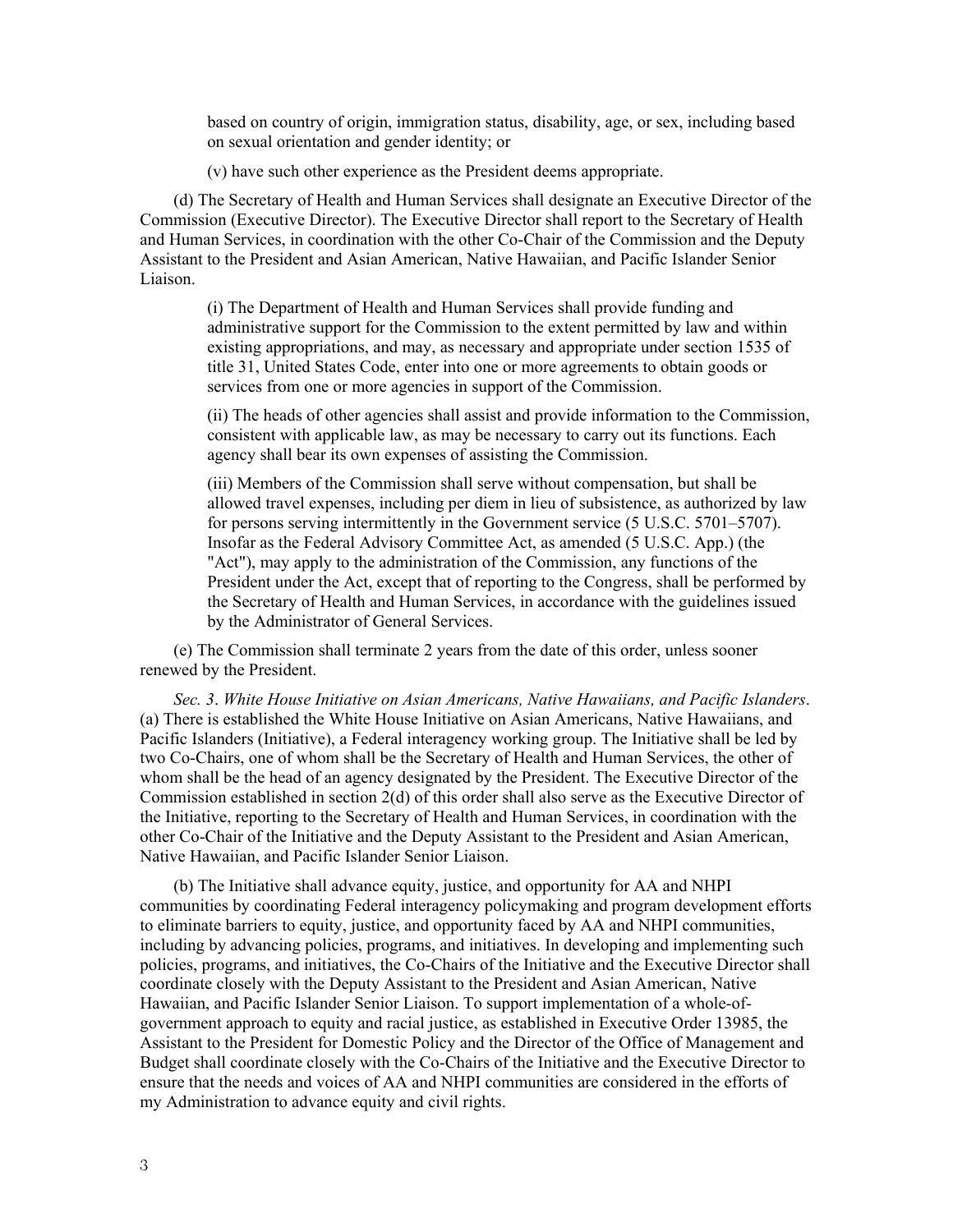In particular, the Initiative shall advance efforts to:

(i) identify and eliminate any existing institutional policies or barriers within Federal programs and services that may disadvantage or burden AA and NHPI communities;

(ii) improve safety, access to justice, and violence prevention for AA and NHPI communities, including by preventing, reporting, addressing, and better tracking acts of hate and bias (such as acts of hate and bias at the intersection of gender-based violence);

(iii) promote inclusion and belonging for AA and NHPI communities, including by expanding public education and knowledge of AA and NHPI people and their diverse cultures, languages, and histories;

(iv) expand the collection and use of disaggregated data at the Federal, State and local level on AA and NHPI communities, and facilitate improved research on policy and program outcomes for AA and NHPI communities, in coordination with the Interagency Working Group on Equitable Data established by Executive Order 13985;

(v) end language access and other barriers faced by AA and NHPI communities in accessing government benefits and services;

(vi) improve health outcomes, eliminate health disparities, and expand access to quality, affordable, and culturally competent medical and mental healthcare services for AA and NHPI individuals and communities;

(vii) end disparities in educational outcomes for AA and NHPI youth and students of all ages, and address barriers to learning, including bullying, harassment, and other forms of discrimination at school;

(viii) address the concentration of poverty facing many AA and NHPI communities, including by identifying and addressing disparities in access to safe, affordable housing and homeownership;

(ix) expand economic opportunity for AA and NHPI families, including by advancing opportunities for AA and NHPI entrepreneurs and small businesses, supporting access to jobs and workforce training for AA and NHPI communities, promoting AA and NHPI participation and success in the private sector, ensuring workplaces are free from race and national origin harassment and other forms of employment discrimination, and ensuring AA and NHPI communities can access consumer and finance protections;

(x) increase opportunities for civic engagement, such as electoral participation, within AA and NHPI communities;

(xi) improve the equitable allocation of Federal resources, including through Federal funds, contracts, grants, and awards, to AA and NHPI communities and AA and NHPIserving organizations;

(xii) support AA and NHPI communities in responding to and recovering from national or regional crises and public health emergencies, including the COVID–19 pandemic and related economic crisis;

(xiii) secure climate and environmental justice for AA and NHPI communities who are particularly impacted by the climate crisis and are overburdened by environmental degradation; and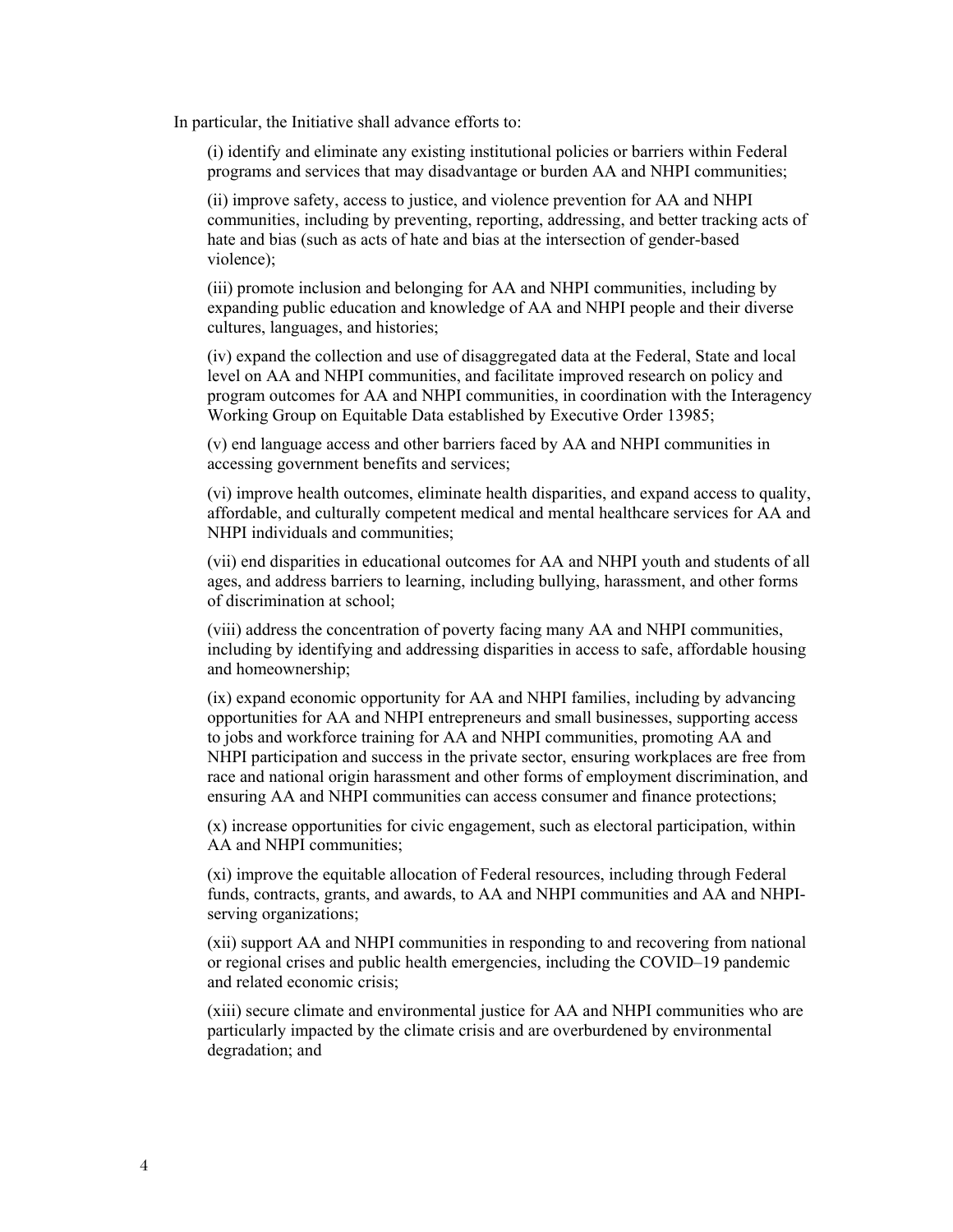(xiv) identify ways to foster the recruitment, career and leadership development, retention, advancement, and participation of AA and NHPI public servants at all levels of the Federal workforce.

(c) In addition to the Co-Chairs, the Initiative shall consist of senior officials from the following agencies and offices, designated by the heads thereof:

(i) the Office of the Vice President;

(ii) the Department of State;

(iii) the Department of the Treasury;

(iv) the Department of Defense;

(v) the Department of Justice;

(vi) the Department of the Interior;

(vii) the Department of Agriculture;

(viii) the Department of Commerce;

(ix) the Department of Labor;

(x) the Department of Health and Human Services;

(xi) the Department of Housing and Urban Development;

(xii) the Department of Energy;

(xiii) the Department of Education;

(xiv) the Department of Veterans Affairs;

(xv) the Department of Homeland Security;

(xvi) the Environmental Protection Agency;

(xvii) the Office of Management and Budget;

(xviii) the Office of the United States Trade Representative;

(xix) the Small Business Administration;

(xx) the Office of Science and Technology Policy;

(xxi) the National Security Council;

(xxii) the National Economic Council;

(xxiii) the Domestic Policy Council;

(xxiv) the Gender Policy Council;

(xxv) the Council on Environmental Quality;

(xxvi) the White House Office of Cabinet Affairs;

(xxvii) the White House Office of Intergovernmental Affairs;

(xxviii) the White House Office of Public Engagement;

(xxix) the White House Office of Presidential Personnel;

(xxx) the Social Security Administration;

(xxxi) the General Services Administration;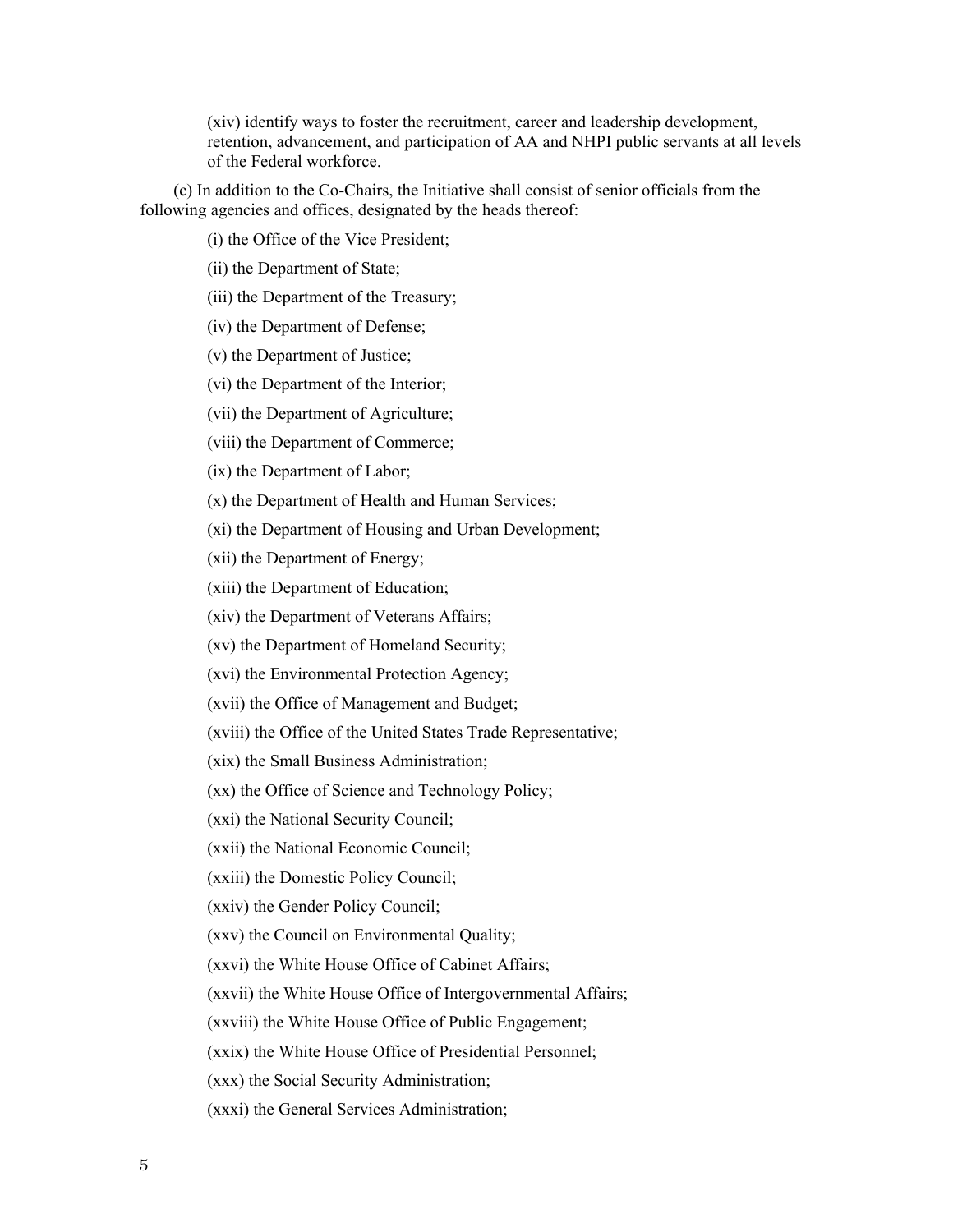(xxxii) the United States Agency for International Development;

(xxxiii) the Office of Personnel Management;

(xxxiv) the Equal Employment Opportunity Commission; and

(xxxv) other agencies and offices as the President may, from time to time, designate.

At the direction of the Co-Chairs, the Initiative may establish subgroups consisting exclusively of Initiative members or their designees, as appropriate. To the extent permitted by law, members of the Initiative, or their designees, shall devote the time, skill, and resources necessary and adequate to carry out the functions of the Initiative. Each agency and office shall bear its own expenses for participating in the Initiative.

(d) The Department of Health and Human Services shall provide funding and administrative support for the Initiative to the extent permitted by law and within existing appropriations, and may, as necessary and appropriate under section 1535 of title 31, United States Code, enter into one or more agreements to obtain goods or services from one or more agencies in support of the Initiative.

(e) Each agency in the Initiative shall prepare a plan (agency plan) outlining measurable actions the agency is considering or will take to advance equity, justice, and opportunity for AA and NHPI communities, including plans to implement the policy goals outlined in subsection (b) of this section. Agencies shall report their plans to the Co-Chairs of the Initiative and the Executive Director on a frequency established by the Executive Director. In developing such plans, officials participating in the Initiative shall seek opportunities to engage with employee affinity groups or Federal networks representing AA and NHPI public servants.

> (i) Each such agency shall assess and report to the Co-Chairs of the Initiative and the Executive Director on its progress in implementing its respective agency plan on a regular basis as established by the Co-Chairs of the Initiative and the Executive Director.

> (ii) On an annual basis, the Co-Chairs of the Initiative shall develop and submit to the President a report outlining a Government-wide interagency plan to advance equity, justice, and opportunity for AA and NHPI communities, and progress made in implementing the policy goals outlined in subsection (b) of this section.

(f) The Initiative shall coordinate with and support the existing regional network of Federal officials who facilitate improved communication, engagement, and coordination between the Federal Government and AA and NHPI communities throughout the United States (Regional Network). Agencies identified as participants in the Initiative shall seek opportunities, consistent with applicable law and available resources, to provide support and resources to the Regional Network through each agency's respective regional offices. The Executive Director shall coordinate the efforts of the Regional Network, and may establish regular reporting and information-sharing activities between the Regional Network and the Initiative.

*Sec. 4*. *General Provisions*. (a) This order supersedes Executive Order 13125 of June 7, 1999 (Increasing Participation of Asian Americans and Pacific Islanders in Federal Programs); Executive Order 13339 of May 13, 2004 (Increasing Economic Opportunity and Business Participation of Asian Americans and Pacific Islanders); Executive Order 13515 of October 14, 2009 (Increasing Participation of Asian Americans and Pacific Islanders in Federal Programs); and Executive Order 13872 of May 13, 2019 (Economic Empowerment of Asian Americans and Pacific Islanders).

(b) Nothing in this order shall be construed to impair or otherwise affect: